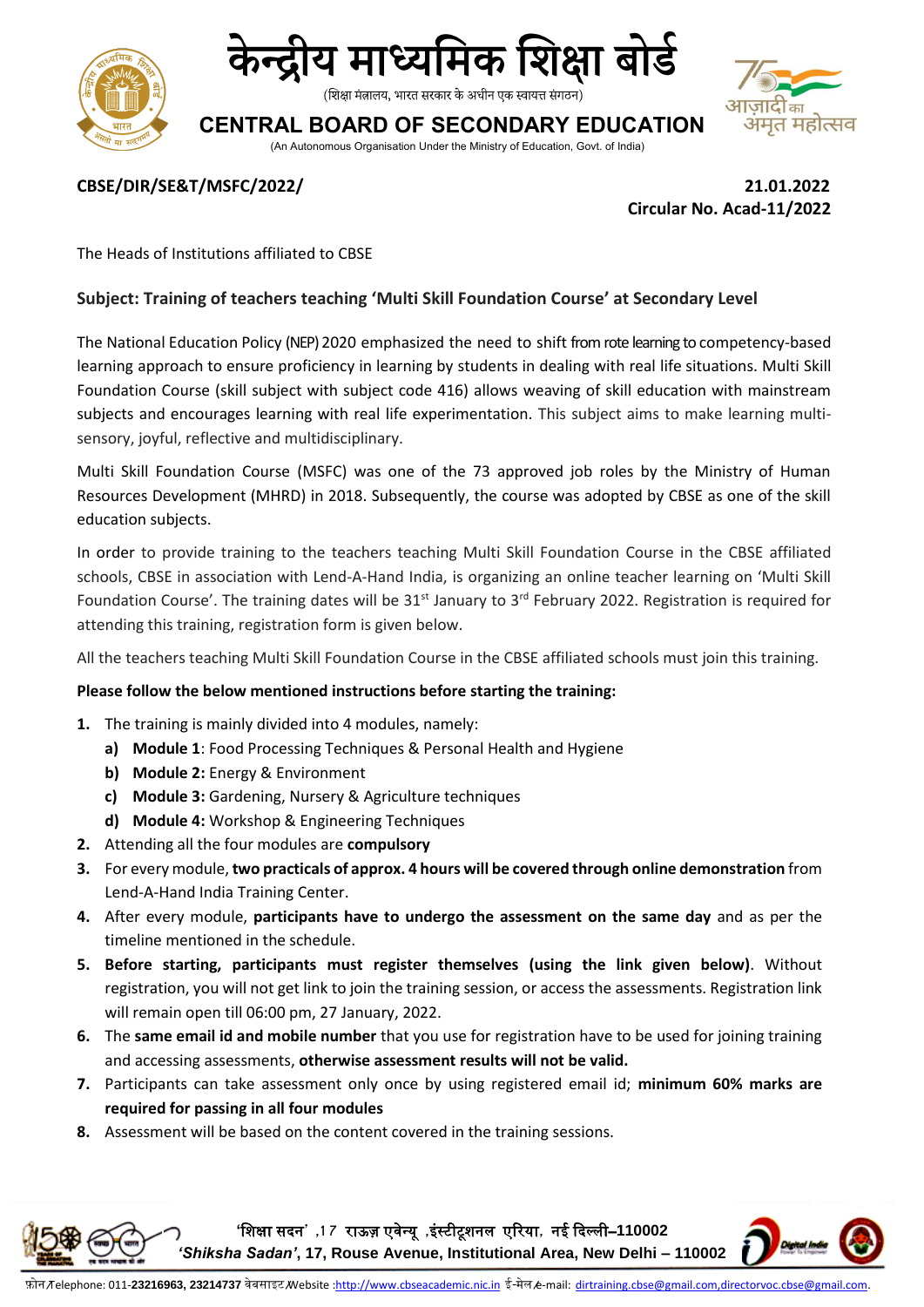



(शिक्षा मंत्रालय, भारत सरकार के अधीन एक स्वायत्त संगठन)



# **CENTRAL BOARD OF SECONDARY EDUCATION**

(An Autonomous Organisation Under the Ministry of Education, Govt. of India)

### **9. Steps to be followed:**

- **a)** Register yourself for training using the Google Form (link given in the table)
- **b)** Session links will be provided to registered candidates
- **c)** After attending the training, take assessment of that module within 2 hours using assessment link
- **d)** Attend the training session for the next module and continue in the same way till assessment of Module 4.

### **Training Schedule:**

| S. No. | <b>Activity</b>                                                    | <b>Time</b>                                                  |
|--------|--------------------------------------------------------------------|--------------------------------------------------------------|
| 1.     | <b>Registration for attending online</b>                           | Till 06:00 pm, 27 <sup>th</sup> January 2022                 |
|        | <b>Training of Multi Skill Foundation Course</b>                   | Registration Link: https://bit.ly/3fiPEly                    |
| 2.     | Welcome and Orientation of the Multi                               | Monday, 31 <sup>st</sup> January 2022, 10:00 am -10:30 am    |
|        | <b>Skill Foundation Course &amp; Training</b>                      |                                                              |
|        | Methodology                                                        |                                                              |
| 3.     | Module 1: Food Processing Techniques & Personal Health and Hygiene |                                                              |
| 3.1    | P1: Food Preservation Techniques                                   | Monday, 31 <sup>st</sup> January 2022, 10:30 am -12:00 pm    |
|        | (Preparing Tomato Ketch Up)                                        |                                                              |
| 3.2    | P2: Blood Pressure Measurement                                     | Monday, 31 <sup>st</sup> January 2022, 12:05 pm -02:00 pm    |
| 3.3    | Assessment on Module 1                                             | Monday, 31 <sup>st</sup> January 2022, 02:00 pm - 04:00 pm   |
| 4.     | <b>Module 2: Energy &amp; Environment</b>                          |                                                              |
| 4.1    | P1: Types of Wiring (Staircase and                                 | Tuesday, 1st February 2022, 10:00 am -12:00 pm               |
|        | Godown Wiring)                                                     |                                                              |
| 4.2    | P2: DOL Starter                                                    | Tuesday, 1st February 2022, 12:05 pm -02:00 pm               |
| 4.3    | Assessment on Module 2                                             | Tuesday, 1st February 2022, 02:00 pm - 04:00 pm              |
| 5.     | Module 3: Gardening, Nursery and Agricultural Techniques           |                                                              |
| 5.1    | P1: Seed Treatment                                                 | Wednesday, 2 <sup>nd</sup> February 2022, 10:00 am -12:00 pm |
| 5.2    | P2: Nursery Management (Cutting,                                   | Wednesday, 2 <sup>nd</sup> February 2022, 12:05 pm -02:00 pm |
|        | Propagation)                                                       |                                                              |
| 5.3    | Assessment on Module 3                                             | Wednesday, 2 <sup>nd</sup> February 2022, 02:00 pm -04:00 pm |
| 6.     | Module 4: Workshop & Engineering Techniques                        |                                                              |
| 6.1    | P1: Carpentry                                                      | Thursday, 3rd February 2022, 10:00 am -12:00 pm              |
| 6.2    | P2: Ferrocement Sheet                                              | Thursday, 3rd February 2022, 12:05 pm -02:00 pm              |
| 6.3    | Assessment on Module 4                                             | Thursday, 3rd February 2022, 02:00 pm -04:00 pm              |

**Registration Link:** [https://bit.ly/3fiPEIy \(](https://bit.ly/3fiPEIy)in case the link doesn't work, please copy and paste the address on the browser)

For any queries & feedback, please write to Dr. Swati Gupta, Deputy Secretary, CBSE [\(dscoe.skill@gmail.com\)](mailto:dscoe.skill@gmail.com)

*(Dr. Biswajit Saha)* **Director (Training and Skill Education)**



**'**शिक्षा सदन**' ,1 7** राऊज़ एवेन्यू **,**इंस्टीटूिनल एररया**,** नई ददल्ली–**110002**  *'Shiksha Sadan'***, 17, Rouse Avenue, Institutional Area, New Delhi – 110002**